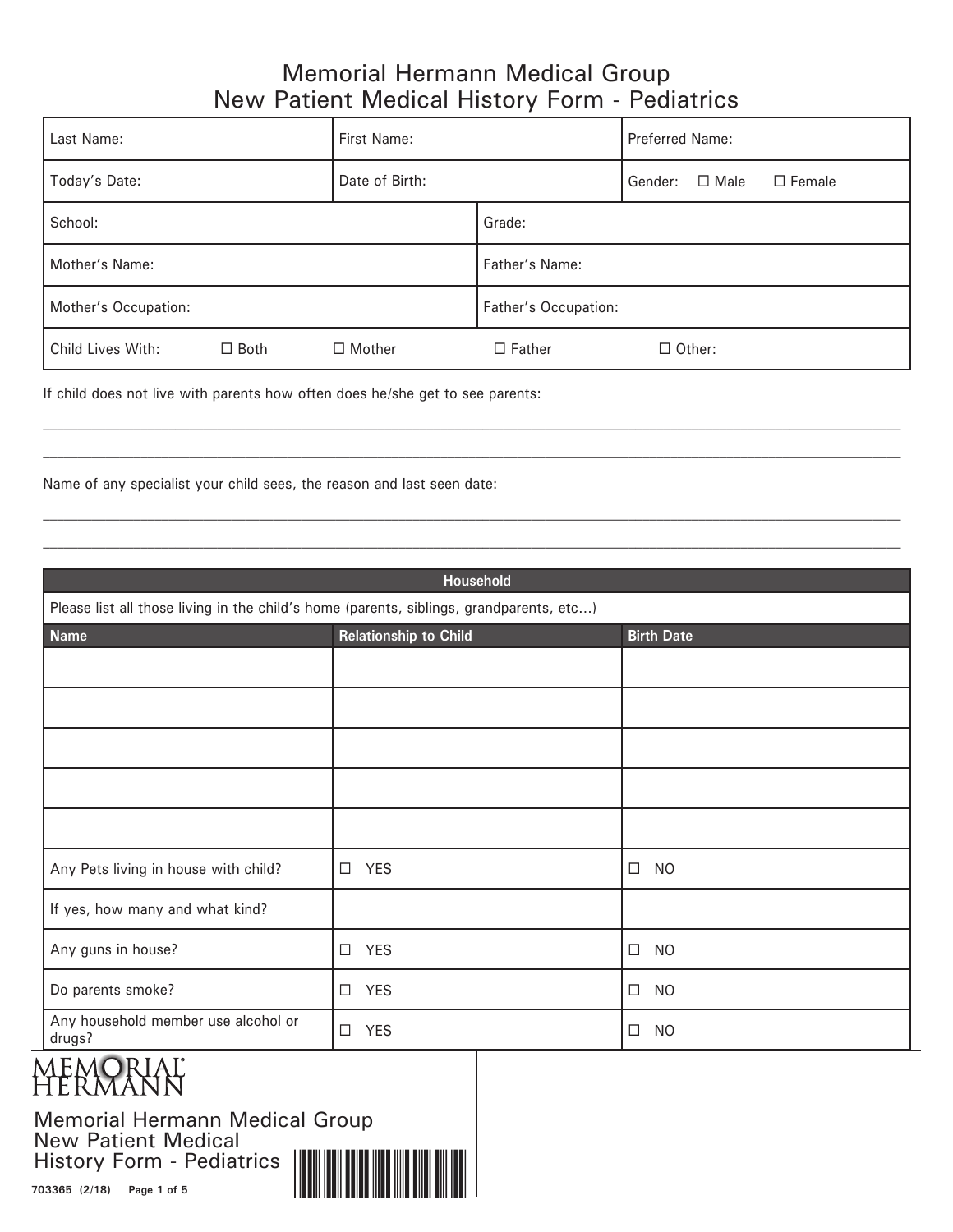| Patient Name:                                                                                             |  |                      |                                  | DOB:                                                                                                            |  |
|-----------------------------------------------------------------------------------------------------------|--|----------------------|----------------------------------|-----------------------------------------------------------------------------------------------------------------|--|
|                                                                                                           |  | <b>Birth History</b> |                                  |                                                                                                                 |  |
|                                                                                                           |  |                      | Was the delivery: $\Box$ Vaginal | □ Cesarean                                                                                                      |  |
| Was the baby born at (Circle one): Term Early Late                                                        |  |                      |                                  |                                                                                                                 |  |
|                                                                                                           |  |                      |                                  | Did your baby have any problems immediately after birth:                                                        |  |
|                                                                                                           |  |                      | □ YES □ NO                       |                                                                                                                 |  |
| Did baby go home with mom: $\Box$ YES $\Box$ NO                                                           |  |                      |                                  | Was initial feeding after birth: $\Box$ Breast $\Box$ Bottle<br>Did baby go home with mom: $\Box$ YES $\Box$ NO |  |
|                                                                                                           |  |                      |                                  |                                                                                                                 |  |
| Did mother have any illnesses during or problems with pregnancy: $\Box$ YES $\Box$ NO<br>If yes, explain: |  |                      |                                  |                                                                                                                 |  |
| During pregnancy did mother take any of the following?                                                    |  |                      |                                  |                                                                                                                 |  |
| Smoke:<br>$\Box$ YES $\Box$ NO                                                                            |  |                      |                                  |                                                                                                                 |  |
| Drink Alcohol: □ YES □ NO                                                                                 |  |                      |                                  |                                                                                                                 |  |
| Drugs/Medications: □ YES □ NO                                                                             |  |                      |                                  |                                                                                                                 |  |
| <b>Feeding And Nutrition:</b>                                                                             |  |                      | <b>YES</b>                       | <b>NO</b>                                                                                                       |  |
| Is your child's appetite good?                                                                            |  |                      |                                  |                                                                                                                 |  |
| Did your child suffer from colic in first three months?                                                   |  |                      |                                  |                                                                                                                 |  |
| Does your child take Vitamins or herbal supplements?                                                      |  |                      |                                  |                                                                                                                 |  |
| Is your child a picky eater?                                                                              |  |                      |                                  |                                                                                                                 |  |
| Developmental:                                                                                            |  |                      | <b>YES</b>                       | <b>NO</b>                                                                                                       |  |
| Are you concerned about your child's physical development?                                                |  |                      |                                  |                                                                                                                 |  |
| Are you concerned about your child's emotional development?                                               |  |                      |                                  |                                                                                                                 |  |
| Are you concerned about your child's attention span?                                                      |  |                      |                                  |                                                                                                                 |  |
| Does your child have trouble sleeping?                                                                    |  |                      |                                  |                                                                                                                 |  |
| Does your child get along with other children?                                                            |  |                      |                                  |                                                                                                                 |  |
| Did your child say any words by 1 1/2 years old?                                                          |  |                      |                                  |                                                                                                                 |  |

# memoriaľ<br>Hermann

Memorial Hermann Medical Group New Patient Medical History Form - Pediatrics

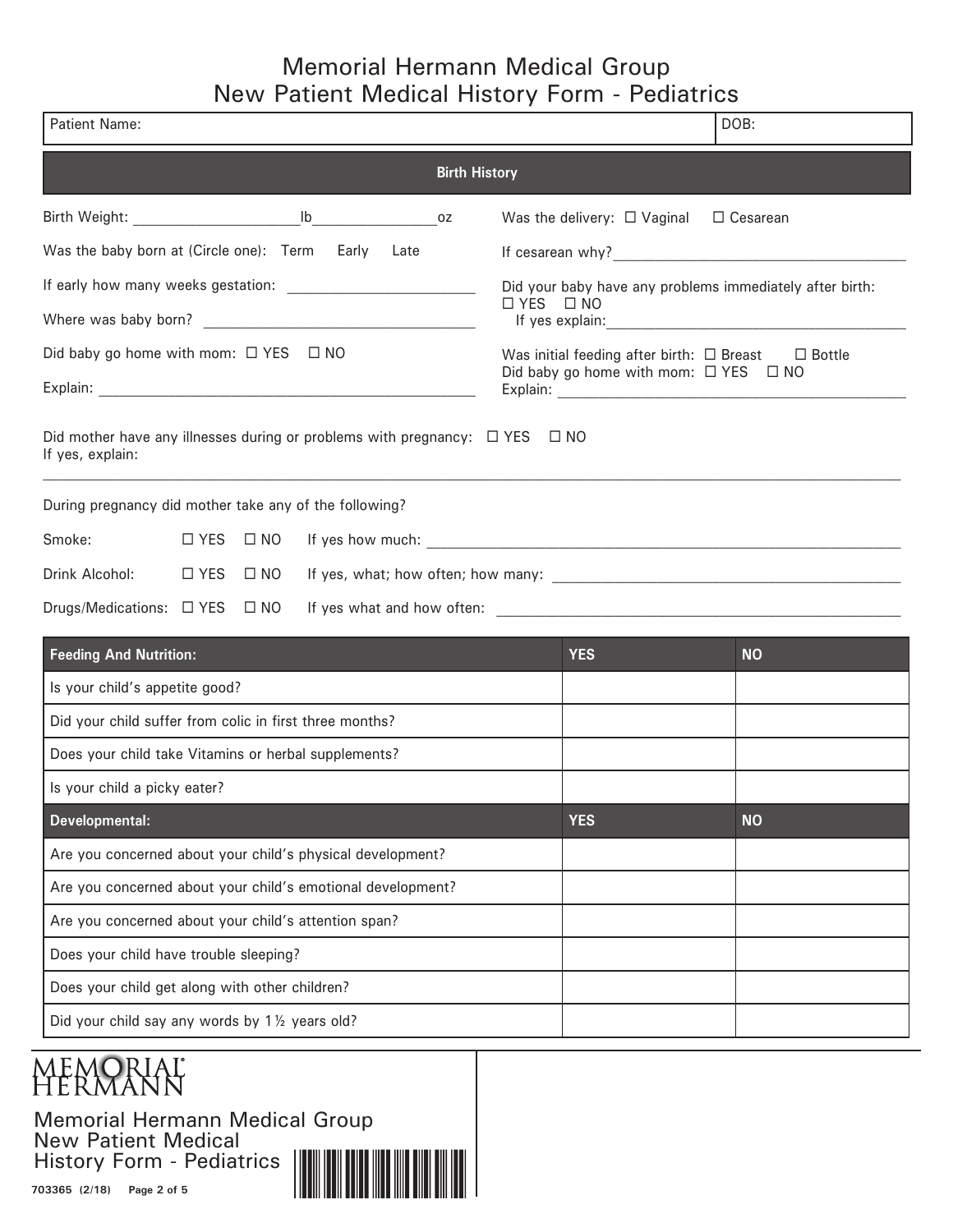| <b>Patient Name:</b> |                                                                                                                         |                   | DOB:                             |  |  |  |  |
|----------------------|-------------------------------------------------------------------------------------------------------------------------|-------------------|----------------------------------|--|--|--|--|
|                      | <b>Food Insecurities</b>                                                                                                |                   |                                  |  |  |  |  |
| $\Box$ Often true    | In the last 12 months, I worried whether my food would run out before I got money to buy more.<br>$\Box$ Sometimes true | $\Box$ Never true | $\Box$ Declines/Unable to Answer |  |  |  |  |
| $\Box$ Often true    | In the last 12 months, the food I bought just didn't last and I didn't have money to buy more.<br>$\Box$ Sometimes true | $\Box$ Never true | $\Box$ Declines/Unable to Answer |  |  |  |  |

#### **Allergies to Medications/Environmental**

Please list any medications/foods/insect bites that has had any type of reaction to or is allergic to:

| Medication/Food/Insect Bites Allergy | Reaction |
|--------------------------------------|----------|
|                                      |          |
|                                      |          |
|                                      |          |
|                                      |          |
|                                      |          |
|                                      |          |
|                                      |          |
|                                      |          |
|                                      |          |
|                                      |          |
|                                      |          |

## **MEMORIAL**<br>HERMANN

Memorial Hermann Medical Group<br>New Patient Medical New Patient Medical History Form - Pediatrics

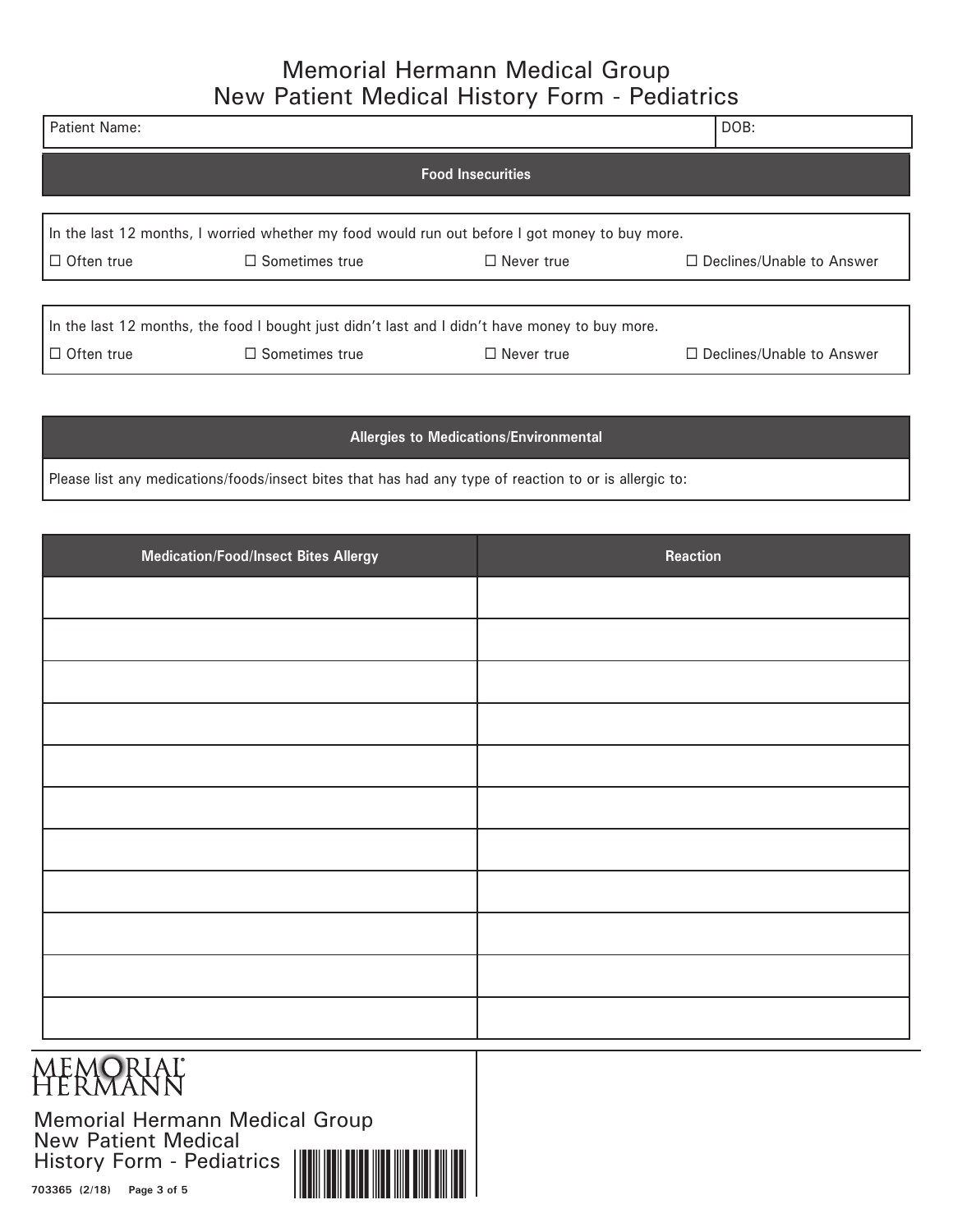| Patient Name: | DOB: |
|---------------|------|
|               |      |

| Family Medical History:             |               |               |                |                    |  |  |
|-------------------------------------|---------------|---------------|----------------|--------------------|--|--|
| <b>Condition</b>                    | <b>Mother</b> | <b>Father</b> | <b>Sibling</b> | <b>Grandparent</b> |  |  |
| Alcohol Abuse                       |               |               |                |                    |  |  |
| Anemia                              |               |               |                |                    |  |  |
| Asthma/Reactive Airway Disease      |               |               |                |                    |  |  |
| Autoimmune Disorder                 |               |               |                |                    |  |  |
| Bed Wetting (after age 10)          |               |               |                |                    |  |  |
| <b>Bleeding Disorder</b>            |               |               |                |                    |  |  |
| <b>Congenital Deafness</b>          |               |               |                |                    |  |  |
| Diabetes (Before age 50)            |               |               |                |                    |  |  |
| Drug Abuse                          |               |               |                |                    |  |  |
| Epilepsy or Convulsions             |               |               |                |                    |  |  |
| Heart Disease (Before age 50)       |               |               |                |                    |  |  |
| High Blood Pressure (Before age 50) |               |               |                |                    |  |  |
| <b>High Cholesterol</b>             |               |               |                |                    |  |  |
| Immune Disorder                     |               |               |                |                    |  |  |
| Immune Problems (HIV/AIDS)          |               |               |                |                    |  |  |
| <b>Kidney Disease</b>               |               |               |                |                    |  |  |
| Liver Disease                       |               |               |                |                    |  |  |
| Lupus                               |               |               |                |                    |  |  |
| <b>Mental Illness</b>               |               |               |                |                    |  |  |
| <b>Mental Retardation</b>           |               |               |                |                    |  |  |
| <b>Nasal Allergies</b>              |               |               |                |                    |  |  |
| Tuberculosis                        |               |               |                |                    |  |  |
| Other:                              |               |               |                |                    |  |  |

| <b>Medication History</b>                                            |  |  |  |  |  |
|----------------------------------------------------------------------|--|--|--|--|--|
| Please list any medications your child takes daily:                  |  |  |  |  |  |
| <b>Strength</b><br><b>Medication</b><br><b>Times a Day</b><br>Reason |  |  |  |  |  |
|                                                                      |  |  |  |  |  |
|                                                                      |  |  |  |  |  |
|                                                                      |  |  |  |  |  |
|                                                                      |  |  |  |  |  |
|                                                                      |  |  |  |  |  |
|                                                                      |  |  |  |  |  |

# MEMORIAL"<br>HERMANN

Memorial Hermann Medical Group New Patient Medical History Form - Pediatrics